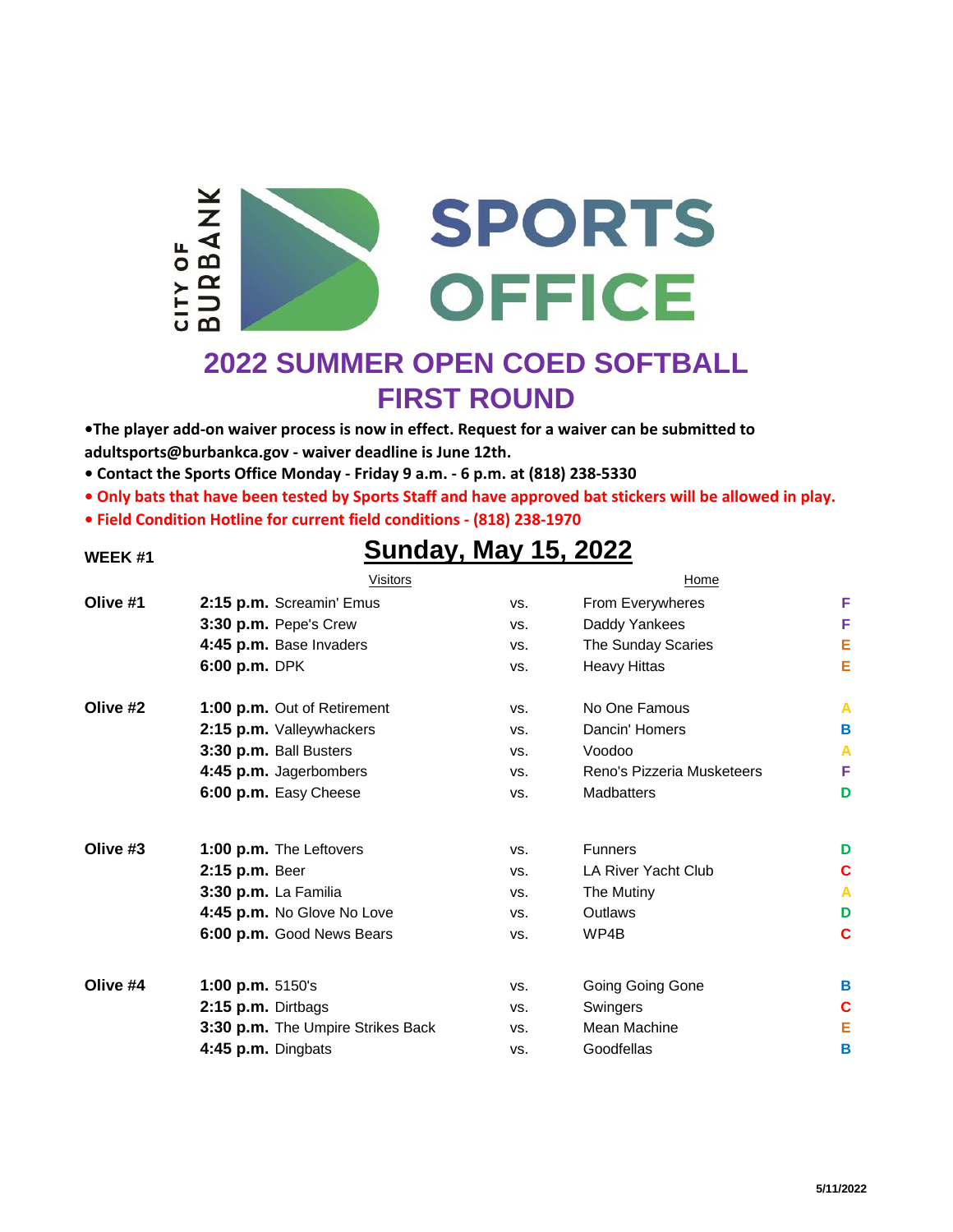# **Sunday, May 22, 2022**

| <b>WEEK#2</b> |                                                 |     |                            |   |  |  |
|---------------|-------------------------------------------------|-----|----------------------------|---|--|--|
|               | Visitors                                        |     | Home                       |   |  |  |
| Olive #1      | 1:00 p.m. Ball Busters                          | VS. | The Mutiny                 | A |  |  |
|               | 2:15 p.m. Funners                               | VS. | No Glove No Love           | D |  |  |
|               | 3:30 p.m. No Glove No Love                      | VS. | <b>Madbatters</b>          | D |  |  |
|               | 4:45 p.m. Madbatters                            | VS. | <b>The Leftovers</b>       | D |  |  |
|               | 6:00 p.m. The Leftovers                         | VS. | <b>Easy Cheese</b>         | D |  |  |
| Olive #2      | 1:00 p.m. From Everywheres                      | VS. | Jagerbombers               | F |  |  |
|               | 2:15 p.m. Dancin' Homers                        | VS. | Dingbats                   | B |  |  |
|               | 3:30 p.m. Outlaws                               | VS. | <b>Funners</b>             | D |  |  |
|               | 4:45 p.m. Easy Cheese                           | VS. | <b>Outlaws</b>             | D |  |  |
| Olive #3      | 1:00 p.m. Going Going Gone                      | VS. | Valleywhackers             | B |  |  |
|               | 2:15 p.m. Swingers                              | VS. | <b>LA River Yacht Club</b> | C |  |  |
|               | 3:30 p.m. Good News Bears                       | VS. | <b>Swingers</b>            | C |  |  |
|               | 4:45 p.m. Beer                                  | VS. | <b>Good News Bears</b>     | C |  |  |
|               | 6:00 p.m. 5150's                                | VS. | Goodfellas                 | B |  |  |
| Olive #4      | 1:00 p.m. LA River Yacht Club                   | VS. | <b>Dirtbags</b>            | c |  |  |
|               | 2:15 p.m. Dirtbags                              | VS. | WP4B                       | C |  |  |
|               | 3:30 p.m. WP4B                                  | VS. | <b>Beer</b>                | C |  |  |
|               | 4:45 p.m. The Sunday Scaries                    | VS. | <b>DPK</b>                 | E |  |  |
| Gross #1      | 2:15 p.m. Screamin' Emus                        | VS. | Daddy Yankees              | F |  |  |
|               | 3:30 p.m. Mean Machine                          | VS. | <b>Base Invaders</b>       | E |  |  |
|               | 4:45 p.m. The Umpire Strikes Back               | VS. | <b>Heavy Hittas</b>        | E |  |  |
| Gross #2      | 2:15 p.m. Reno's Pizzeria Musketeers            | VS. | Pepe's Crew                | F |  |  |
|               | 3:30 p.m. No One Famous                         | VS. | La Familia                 | Α |  |  |
|               | 4:45 p.m. Voodoo                                | VS. | Out of Retirement          | Α |  |  |
|               | NO GAMES MAY 29th IN OBSERVANCE OF MEMORIAL DAY |     |                            |   |  |  |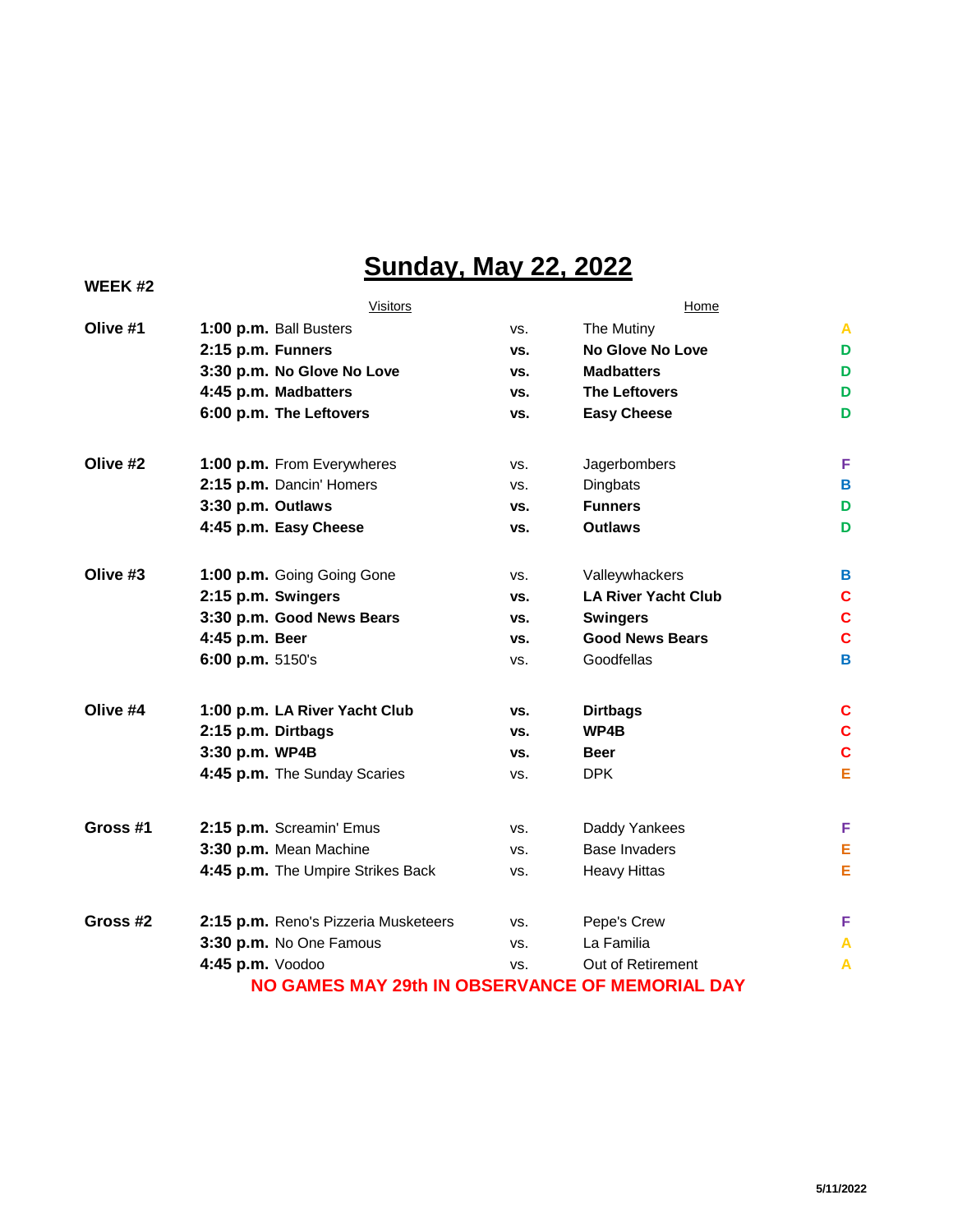## **WEEK #3 Sunday, June 5, 2022**

# Visitors **Home Olive #1 1:00 p.m.** Goodfellas vs. Valleywhackers **B Olive #2 1:00 p.m.** Easy Cheese vs. No Glove No Love **D Olive #3 1:00 p.m.** Voodoo vs. No One Famous **A Olive #4 1:00 p.m.** Going Going Gone vs. Dancin' Homers **B Gross #1 2:15 p.m.** Good News Bears vs. Dirtbags **C Gross #2 2:15 p.m.** Madbatters vs. Funners **D**

# **2:15 p.m. Base Invaders vs. The Umpire Strikes Back E 3:30 p.m. The Umpire Strikes Back vs. DPK E 4:45 p.m. DPK vs. Mean Machine E 6:00 p.m. Mean Machine vs. The Sunday Scaries E 2:15 p.m.** The Mutiny vs. Out of Retirement **A 3:30 p.m. Heavy Hittas vs. Base Invaders E 4:45 p.m. Heavy Hittas vs. The Sunday Scaries E 2:15 p.m. Screamin' Emus vs. Pepe's Crew F 3:30 p.m. Jagerbombers vs. Screamin' Emus F 4:45 p.m. Daddy Yankees vs. Jagerbombers F 6:00 p.m. Daddy Yankees vs. Reno's Pizzeria Musketeers F 2:15 p.m.** Ball Busters vs. La Familia **A 3:30 p.m. Pepe's Crew vs. From Everywheres F 4:45 p.m. From Everywheres vs. Reno's Pizzeria Musketeers F 3:30 p.m.** 5150's vs. Dingbats **B 4:45 p.m.** Outlaws vs. The Leftovers **D 3:30 p.m.** WP4B vs. LA River Yacht Club **C 4:45 p.m.** Swingers vs. Beer **C**